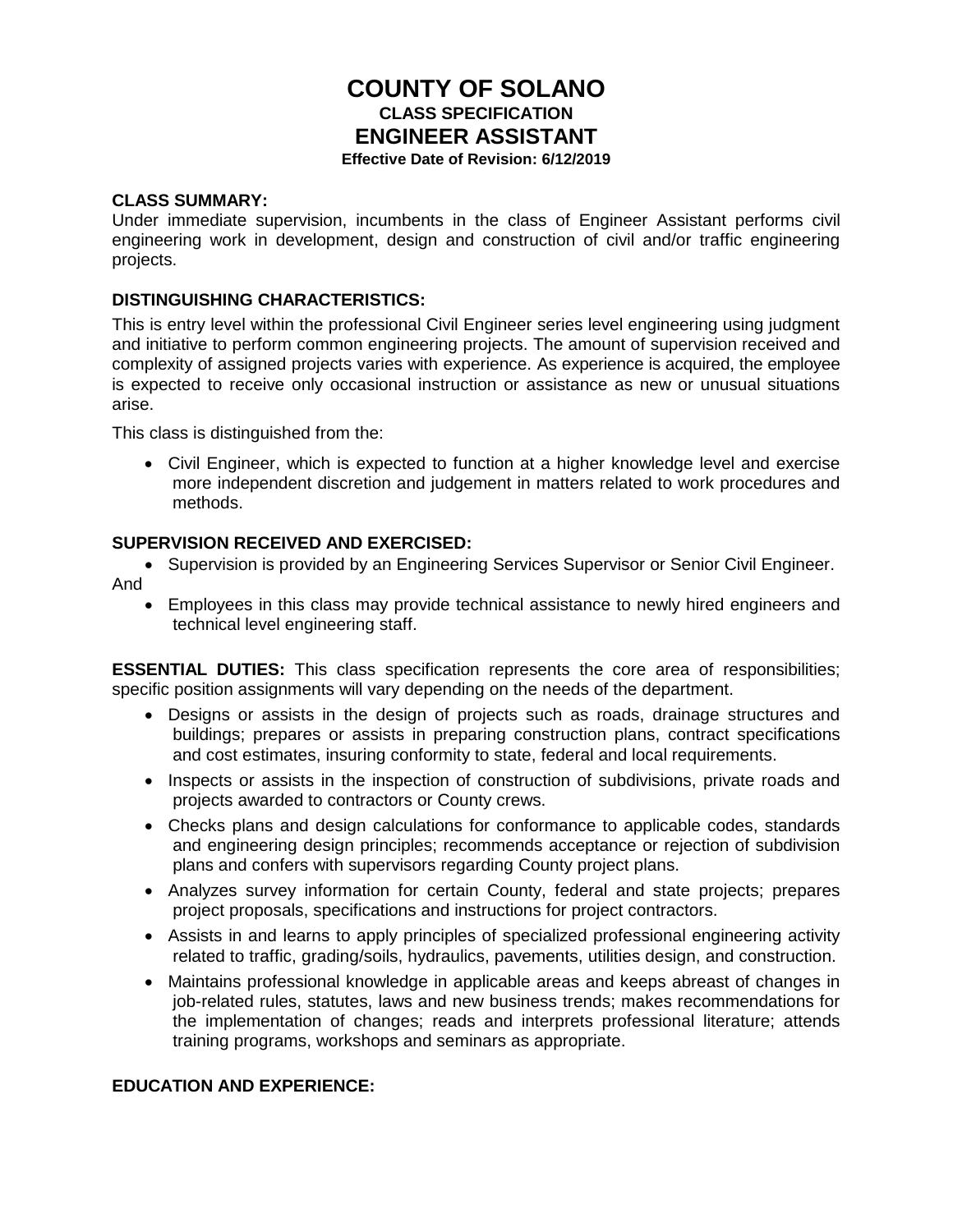• **Education/Training:** Bachelor's degree from an accredited college or university in Civil Engineering is required.

AND

• **Experience:** No experience required.

## **LICENSING, CERTIFICATION, AND REGISTRATION REQUIREMENTS:**

- Possession of or ability to obtain a valid Class C California driver's license is required.
- Possession of Engineer-in-Training Certification or a Registered Civil Engineer license in the State of California is required.
- Incumbents shall obtain Registration as a Civil Engineer in the State of California within 4 years from the date of employment. Incumbents of this class will demonstrate necessary knowledge and abilities to be promoted to Civil Engineer within 4 years.

**Note:** All licenses, certificates and registrations must be acquired and/or kept current while employed in this class. Failure to do so may constitute cause for personnel action in accordance with Civil Service Rules or applicable bargaining agreement.

## **REQUIRED KNOWLEDGE, SKILLS, AND ABILITIES:**

### **Knowledge of:**

- Modern principles and practices in civil engineering and surveying.
- Mathematics, physics and chemistry as applied to civil engineering.
- Strength, properties and uses of engineering construction materials.
- Practices, methods and equipment used in construction, hydraulics and hydrology.
- Knowledge of methods and procedures in surveying used to describe real property.

### **Skill and/or Ability to:**

- Operate office equipment including a personal computer, copy and fax machines and printers.
- Drive a motor vehicle.
- Ability to prepare complete designs of common road and drainage structures with skill and accuracy.
- Accurately produce drafting work from field notes and other data.
- Multi-task a variety of assignments, ensuring that timelines are met.
- Utilize computer aided drafting and engineering design software.
- Perform work with increasing independence and judgment as experience is gained.
- Draw detailed plans and write sections of specifications.
- Inspect road, flood control, drainage structures, and related construction in the field.
- Ability to prepare lengthy technical reports.
- Develop and implement operational procedures.
- Research regulations, procedures and/or technical reference materials on inspection criteria for construction.

## **PHYSICAL REQUIREMENTS:**